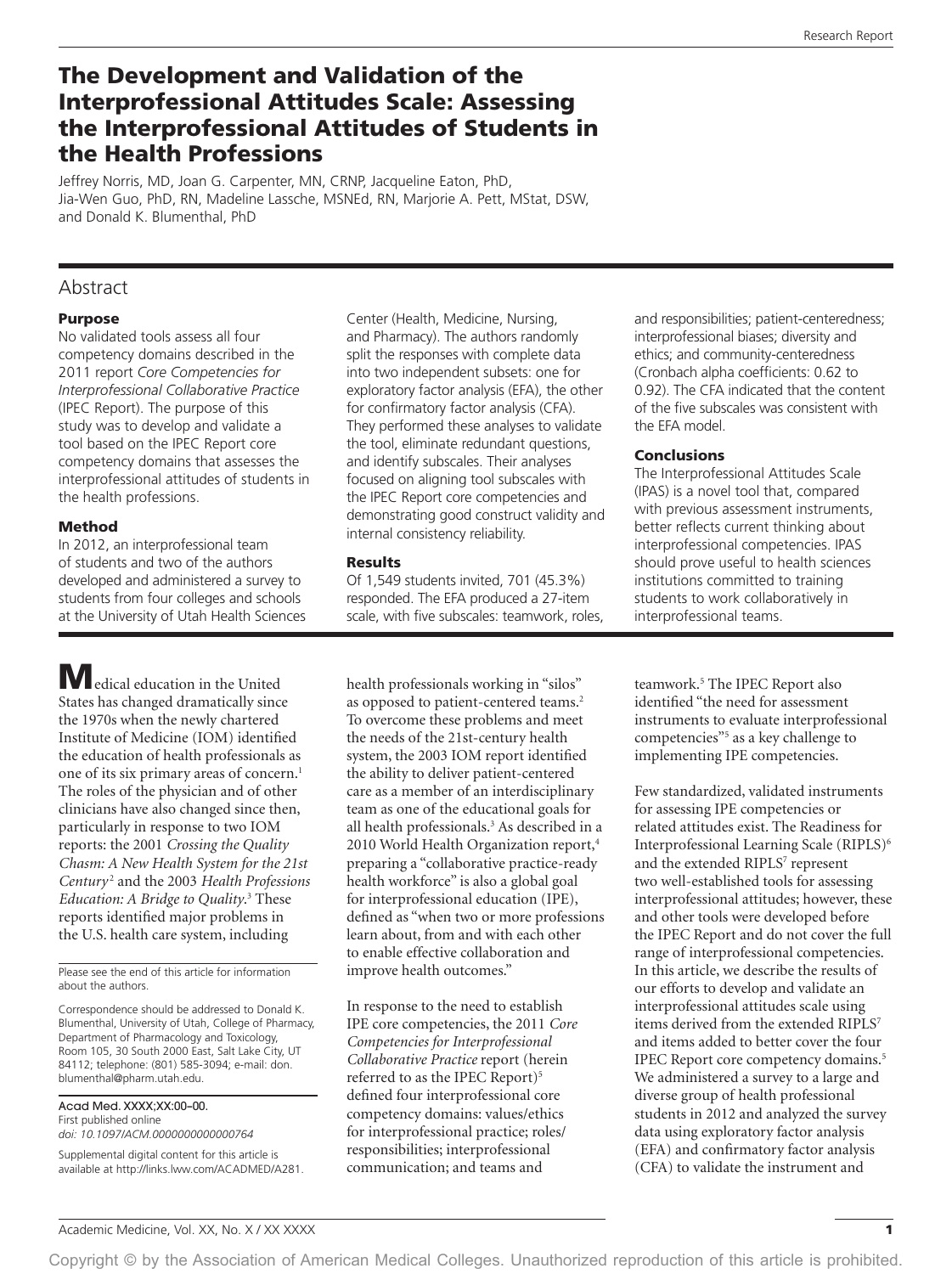establish subscales that correspond to the IPEC Report core competencies.

# Method

### **Survey development and deployment**

In 2012, an interprofessional group of students and faculty (including two of the authors: J.N. and D.K.B.) developed a survey to assess interprofessional attitudes among health professional students. Respondents were recruited from the four schools and colleges composing the University of Utah Health Sciences Center (UUHSC). At the time, the IPE curriculum was undergoing significant changes and expansion, and the survey was used to obtain data regarding students' attitudes towards interprofessionalism and IPE early on in the IPE curriculum redevelopment.

The survey included questions to collect demographic data and 26 items based on the extended RIPLS (five-point Likert scale:  $1 =$  strongly disagree,  $5 =$  strongly agree),<sup>7</sup> with minor wording modifications (e.g., "health care professionals" was changed to "health professionals/students" or "health sciences students"). The survey also included 16 new items covering the competency domains from the IPEC Report that were not covered by the extended RIPLS. Two of the authors (J.N. and D.K.B.) with experience in survey design helped create the survey. Four UUHSC students from different disciplines assessed the survey for content coverage and clarity. The University of Utah institutional review board granted the study exempt status, and the deans of the four UUHSC colleges and schools approved its dissemination to their respective students.

In March 2012, electronic survey invitations were sent by e-mail using Qualtrics (Provo, Utah) to 1,549 UUHSC undergraduate and graduate students (colleges and schools targeted are shown in Supplemental Digital Figure 1, which acts as the CONSORT flow diagram, at [http://links.lww.com/ACADMED/A281\)](http://links.lww.com/ACADMED/A281). Students from these programs learn and practice in settings that range from a tertiary care academic medical center to rural health clinics. Invitations made clear the voluntary and anonymous nature of the survey and included an informed consent document. No incentives for

participation were provided. No invalid (i.e., "bounce-back") e-mail addresses were identified by the survey software. Students had three weeks to complete the survey.

### **Statistical analysis**

Data were analyzed using SPSS version 20 and Analysis of Moment Structures (AMOS) version 20 (IBM, Armonk, New York) for the EFA and CFA analyses, respectively. Descriptive statistics (means, standard deviations, and percentages) were used to describe the demographic characteristics of the sample. Because of the large sample size and small number of missing data (23 responses total), we chose to use listwise deletion of responses as it would be unlikely that such a small number of deletions would alter outcomes.

To undertake independent EFA and CFA, we randomly split the total sample into two independent subsets: one for EFA  $(n = 342)$ , the other for CFA  $(n = 336)$ . At least 10 responses per initial item were included in the EFA.8

**Exploratory factor analysis.** We used an a priori framework based on the extended RIPLS<sup>7</sup> with 16 items related to the IPEC Report competencies, giving an initial pool of 42 items. We conducted an item analysis by examining item means, standard deviations, interitem correlation matrix, and item–total correlations. Structural validity of the scale was then examined using EFA. Because all of the items were associated with interprofessional attitudes, we assumed that potential factors related to IPE were correlated, and we conducted principal axis factoring (PAF) analysis with an Oblimin rotation with the factor pattern matrix to determine the goodness-of-fit of our model. We evaluated assumptions regarding matrix identity and sampling adequacy using the Bartlett test of sphericity and the Kaiser–Meyer–Olkin (KMO) test. Items were considered for deletion if their correlations with other items within their potential factor were too high (>│0.80│) or too low (<│0.20│); if they had factor loadings greater than 0.30 on more than one factor; if their measures of sampling adequacy values were less than 0.70; or if they were wordy, unclear, or awkward compared with items with similar content. With each item deletion, we generated and evaluated a new EFA model for the best theoretical and statistical fit.

The number of factors to be retained in the final solution was determined by examining the scree plot, then using the "eigenvalues  $> 1$ " criterion.<sup>8</sup> To be retained in the final solution, a factor needed to have at least three items loading greater than 0.30 on that factor with no loadings of those items on other factors. A key criterion was that all items loading on a given factor make intuitive sense as being related statements given our interest in mapping factors to the IPEC Report core competencies. Interfactor correlations for the final model were examined to determine the extent of correlations among factors.

Internal consistency reliability for each retained factor was assessed using Cronbach alpha coefficients. Because this was an initial development of the tool, alpha coefficient values greater than or equal to 0.60 were considered acceptable.9,10

**Confirmatory factor analysis.** To undertake the CFA, we began with the a priori framework generated by the EFA using data from the other subset of the randomly split sample ( $n = 336$ ). Both first- and second-order CFA models were examined. We used a second-order model to verify the links between factors and their items identified in the EFA and to evaluate the extent to which the identified factors represented the overarching construct, which we defined as being attitudes toward interprofessional collaboration.

As with the EFA, several criteria were used to determine whether an item would be retained in the CFA model. The path coefficients between an item and its predicted subscale from the EFA needed to be statistically significant  $(P < .05)$ . Modification indices generated from the structural parameters presented in the CFA were used as guidelines to identify additional statistically significant and theoretically meaningful paths not hypothesized in the EFA. These modification indices are typically used in CFA to provide suggestions for model modifications that are likely to result in a better fit of the model.<sup>8,11</sup>

To assess the quality of the model fit to the data, we used the normed  $\chi^2$ goodness-of-fit test ( $\chi^2$ /*df*); root mean square error of approximation (RMSEA); and various incremental (normed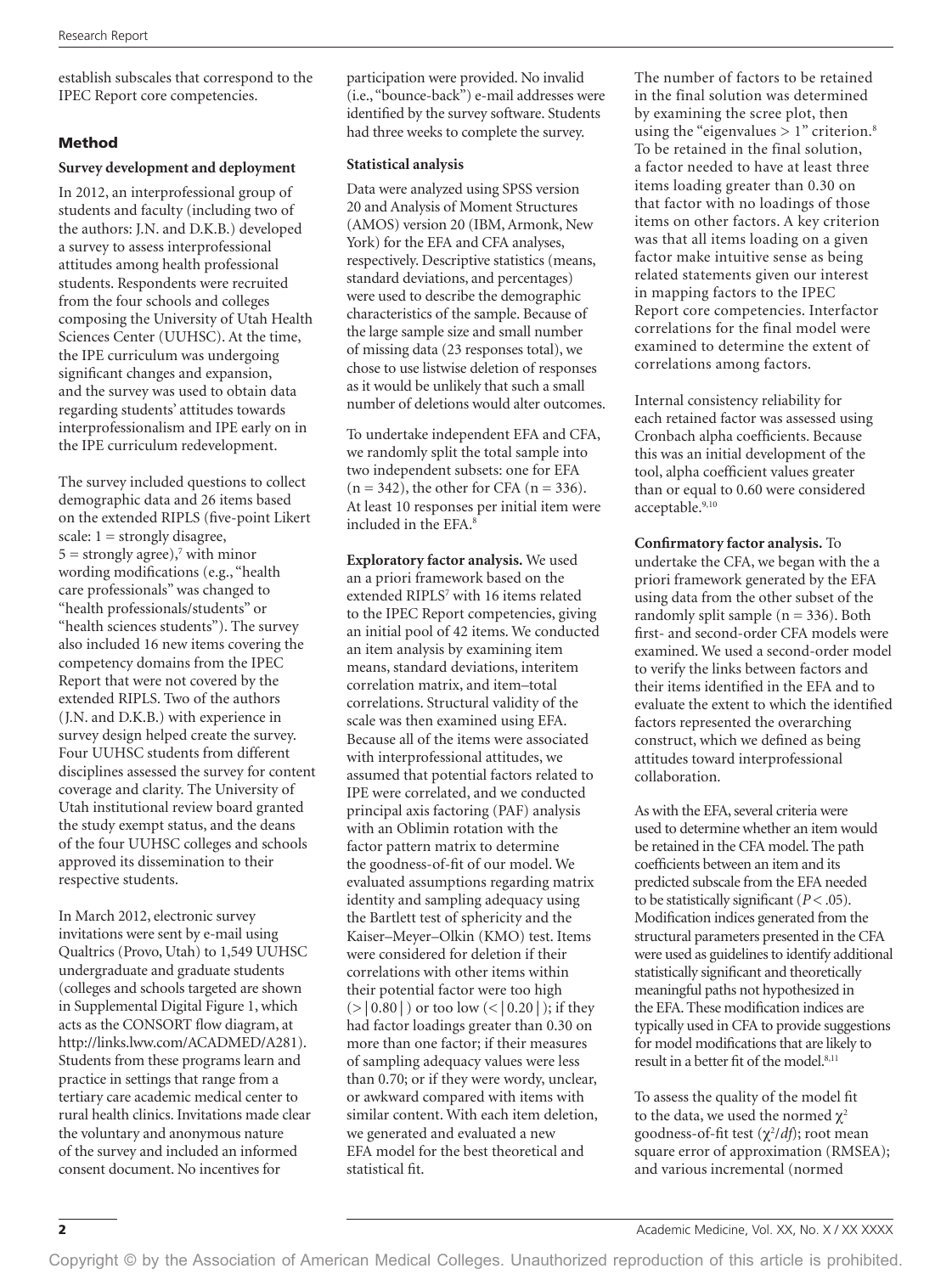fit index and comparative fit index), predictive (expected cross-validation index [ECVI], Akaike information criteria [AIC]), and absolute (goodness-of-fit index [GFI]) fit indices.<sup>11</sup> A minimum standard of normed  $\chi^2$  value between 2 and 3, values of at least 0.90 for the incremental and absolute fit indices, and a maximum value of 0.08 for the RMSEA were set.<sup>12,13</sup> The hypothesized values for both the ECVI and AIC needed to be smaller than the independence models.<sup>11</sup>

On determining the CFA model and comparing it to our EFA solution, we finalized the number of factors and examined each item that loaded on them. On the basis of the item loadings and their content, we named the factors that represent the subscales for the tool.

### Results

#### **Sample characteristics**

The overall response rate was 45.3% (701/1,549; see Supplemental Digital Figure 1 for the CONSORT flow diagram at [http://links.lww.com/ACADMED/](http://links.lww.com/ACADMED/A281) [A281\)](http://links.lww.com/ACADMED/A281). A total of 23 responses were excluded from analysis: 7 because of missing data regarding discipline of study and 16 because the surveys were incomplete and could not be used for the intended EFA and CFA modeling. The final sample included 678 respondents.

Table 1 compares the respondent characteristics that were used for the EFA and CFA analyses. Of the 678 respondents included in the final analyses, 410 (60.6%) were female, 541 (82.2%) were Caucasian, and 264 (38.9%) were from the School of Medicine. Of respondents, 520 (76.7%) had at least one experience in IPE. We found no statistically significant differences in demographics between the EFA and CFA samples (see Table 1), nor did we find statistically significant differences between the respondents and the cohort of students invited to participate.

#### **Exploratory factor analysis**

We analyzed the factor structure using PAF with an Oblimin rotation. Both the Bartlett test of sphericity ( $\chi^2$  = 11,515, *P* < .001) and the KMO test (0.92) indicated that the correlation matrix was factorable. The final result of the EFA was a scale that we named the Interprofessional Attitudes Scale (IPAS).

# Table 1

#### Comparison of the Characteristics of Respondents to a Survey About Interprofessional Attitudes, by Factor Analysis Type, 2012 (n = 678)

|                                                                                | EFA,         | CFA,         | Total,                    |                      |
|--------------------------------------------------------------------------------|--------------|--------------|---------------------------|----------------------|
| Characteristic                                                                 | n (% of 342) | n (% of 336) | n (% of 678) <sup>a</sup> | P value <sup>b</sup> |
| Gender                                                                         |              |              |                           | .89                  |
| Male                                                                           | 134 (39.2)   | 133 (39.7)   | 267 (39.4)                |                      |
| Female                                                                         | 208 (60.8)   | 202 (60.3)   | 410 (60.6)                |                      |
| <b>Racial/ethnic identity</b>                                                  |              |              |                           | .59 <sup>c</sup>     |
| White, Caucasian                                                               | 272 (81.4)   | 269 (83.0)   | 541 (82.2)                |                      |
| Other                                                                          | 62 (18.6)    | 55 (17.0)    | 117 (17.8)                |                      |
| <b>Black</b>                                                                   | 5(1.5)       | 5(1.5)       | 10(1.5)                   |                      |
| East Asian                                                                     | 15(4.5)      | 9(2.8)       | 24 (3.6)                  |                      |
| Southeast Asian                                                                | 10(3.0)      | 7(2.2)       | 17 (2.6)                  |                      |
| South Asian                                                                    | 2(0.6)       | 3(0.9)       | 5(0.8)                    |                      |
| Pacific Islander                                                               | 1(0.3)       | 3(0.9)       | 4(0.6)                    |                      |
| Native American,<br>Alaska Native                                              | 1(0.3)       | 2(0.6)       | 3(0.5)                    |                      |
| Hispanic, Latino/Latina                                                        | 13(3.9)      | 11 (3.4)     | 24 (3.6)                  |                      |
| Middle Eastern,<br>Western Asian                                               | 3(0.9)       | 4(1.2)       | 7(1.1)                    |                      |
| More than one                                                                  | 12 (3.6)     | 11 (3.4)     | 23 (3.5)                  |                      |
| Age                                                                            |              |              |                           | .33                  |
| $13 - 22$                                                                      | 14(4.1)      | 7(2.1)       | 21(3.1)                   |                      |
| $23 - 32$                                                                      | 230 (67.3)   | 239 (71.3)   | 469 (69.3)                |                      |
| $33 - 42$                                                                      | 65 (19.0)    | 54 (16.1)    | 119 (17.6)                |                      |
| $43 - 52$                                                                      | 21(6.1)      | 23 (6.9)     | 44 (6.5)                  |                      |
| $53 - 62$                                                                      | 10 (2.9)     | 12 (3.6)     | 22 (3.2)                  |                      |
| $63 - 72$                                                                      | 2(0.6)       | 0(0.0)       | 2(0.3)                    |                      |
| <b>University of Utah</b><br>college/school                                    |              |              |                           | .92                  |
| College of Health                                                              | 43 (12.6)    | 42 (12.5)    | 85 (12.5)                 |                      |
| College of Nursing                                                             | 100 (29.2)   | 95(28.3)     | 195 (28.8)                |                      |
| College of Pharmacy                                                            | 70 (20.5)    | 64 (19.0)    | 134 (19.8)                |                      |
| School of Medicine                                                             | 129 (37.7)   | 135 (40.2)   | 264 (38.9)                |                      |
| How often do you interact<br>with patients during your<br>clinical activities? |              |              |                           | .56                  |
| Never                                                                          | 41 (12.1)    | 35 (10.5)    | 76 (11.3)                 |                      |
| Less than once a month                                                         | 18(5.3)      | 23 (6.9)     | 41(6.1)                   |                      |
| Once a month                                                                   | 8(2.4)       | 7(2.1)       | 15(2.2)                   |                      |
| 2–3 times a month                                                              | 36 (10.7)    | 28 (8.4)     | 64 (9.5)                  |                      |
| Once a week                                                                    | 34 (10.1)    | 33 (9.9)     | 67 (10.0)                 |                      |
| 2-3 times a week                                                               | 37 (10.9)    | 52 (15.6)    | 89 (13.2)                 |                      |
| Daily                                                                          | 164 (48.5)   | 156 (46.7)   | 320 (47.6)                |                      |

Abbreviations: EFA indicates exploratory factor analysis; CFA, confirmatory factor analysis. a Within each demographic characteristic, not all totals equal 678 because of missing data.

<sup>b</sup>χ<sup>2</sup> test used.  $\gamma^2$  test was based on white, caucasian racial/ethnic identity versus other racial/ethnic identity.

This tool has 27 survey questions (items) that load into five factors (subscales). Each item had factor loadings greater than 0.30 on only one of the five factors (see Table 2). On examination of their content, we named these subscales on

the basis of the relatedness of their items: teamwork, roles, and responsibilities; patient-centeredness; interprofessional bias; diversity and ethics; and communitycenteredness. These subscales do not map in a one-to-one manner to the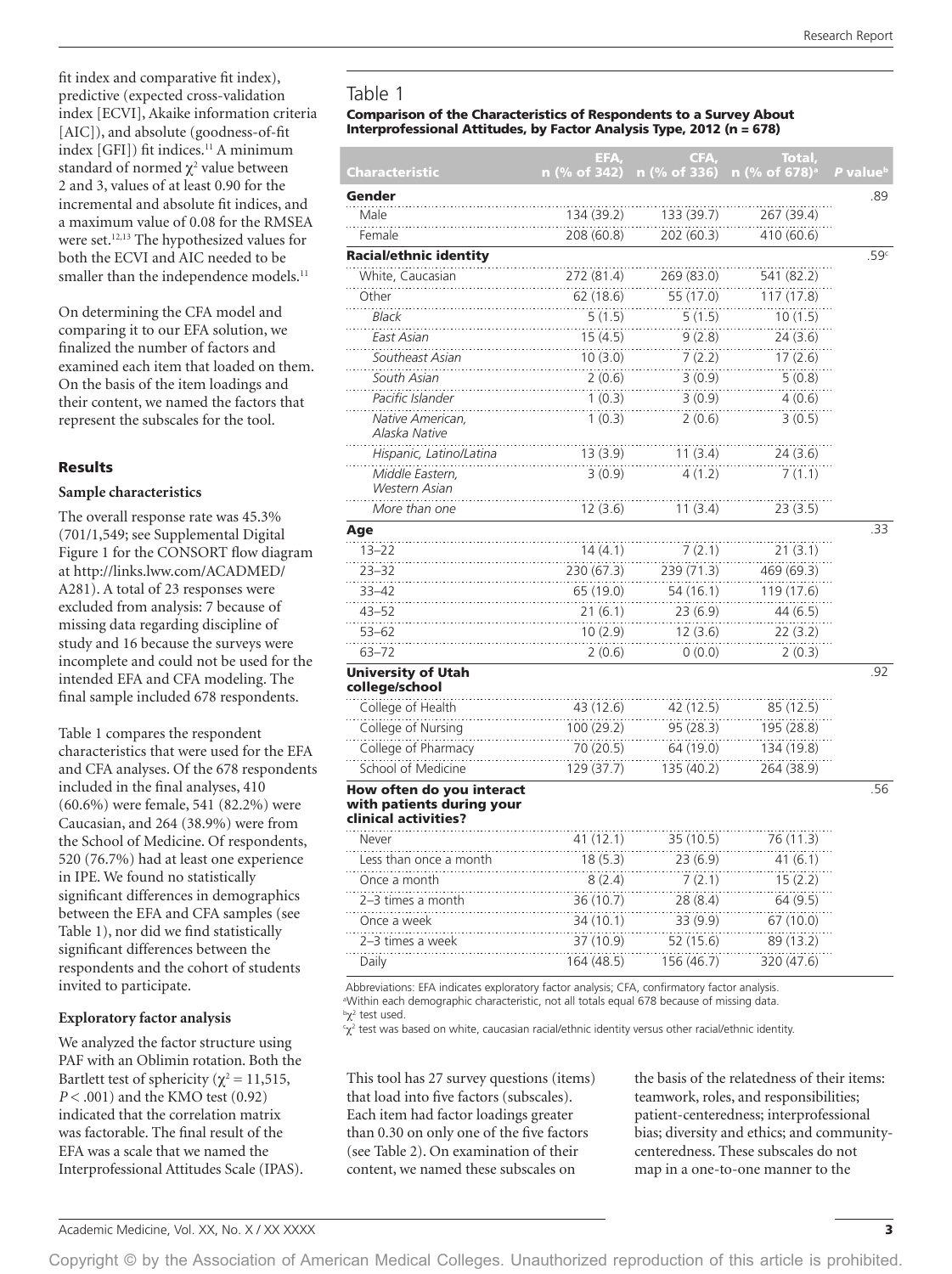# Table 2

# Factor Loading Results of an Exploratory Factor Analysis of the Interprofessional Attitudes Scale, 2012

|                                                                                                                                                                                                                                                      |             | <b>Loadings<sup>a</sup></b> |         |           |           |         |
|------------------------------------------------------------------------------------------------------------------------------------------------------------------------------------------------------------------------------------------------------|-------------|-----------------------------|---------|-----------|-----------|---------|
| Type of data                                                                                                                                                                                                                                         | M(SD)       | <b>TRR</b>                  | PC.     | <b>IB</b> | <b>DE</b> | cc      |
| Characteristic                                                                                                                                                                                                                                       |             |                             |         |           |           |         |
| Eigenvalues                                                                                                                                                                                                                                          | N/A         | 3.52                        | 1.96    | 1.37      | 1.20      | 8.43    |
| % of variance                                                                                                                                                                                                                                        | N/A         | 13.05                       | 7.26    | 5.08      | 4.13      | 31.23   |
| <b>Subscale item</b>                                                                                                                                                                                                                                 |             |                             |         |           |           |         |
| TRR1. Shared learning before graduation will help me become a better team worker.                                                                                                                                                                    | 3.94(0.86)  | 0.77                        | 0.10    | 0.03      | $-0.10$   | 0.01    |
| TRR2. Shared learning will help me think positively about other professionals.                                                                                                                                                                       | 4.04(0.84)  | 0.76                        | $-0.02$ | 0.01      | 0.03      | 0.00    |
| TRR3. Learning with other students will help me become a more effective member of<br>a health care team.                                                                                                                                             | 4.08(0.74)  | 0.76                        | 0.06    | $-0.05$   | $-0.05$   | $-0.01$ |
| TRR4. Shared learning with other health sciences students will increase my ability to<br>understand clinical problems.                                                                                                                               | 4.15(0.72)  | 0.75                        | 0.00    | $-0.07$   | $-0.06$   | 0.05    |
| TRR5. Patients would ultimately benefit if health sciences students worked together to<br>solve patient problems.                                                                                                                                    | 4.33(0.71)  | 0.74                        | 0.02    | 0.08      | $-0.06$   | 0.03    |
| TRR6. Shared learning with other health sciences students will help me communicate<br>better with patients and other professionals.                                                                                                                  | 4.04(0.79)  | 0.72                        | $-0.08$ | 0.06      | 0.16      | $-0.04$ |
| TRR7. I would welcome the opportunity to work on small group projects with other<br>health sciences students.                                                                                                                                        | 3.68(1.00)  | 0.72                        | $-0.03$ | $-0.03$   | $-0.06$   | 0.08    |
| TRR8. It is not necessary for health sciences students to learn together. <sup>b</sup>                                                                                                                                                               | 3.83 (0.95) | 0.71                        | 0.03    | $-0.07$   | 0.07      | $-0.03$ |
| TRR9. Shared learning will help me understand my own limitations.                                                                                                                                                                                    | 4.04(0.79)  | 0.63                        | 0.02    | 0.03      | 0.04      | 0.02    |
| PC1. Establishing trust with my patients is important to me.                                                                                                                                                                                         | 4.66(0.54)  | 0.00                        | 0.91    | 0.01      | 0.02      | $-0.06$ |
| PC2. It is important for me to communicate compassion to my patients.                                                                                                                                                                                | 4.59(0.60)  | 0.03                        | 0.91    | $-0.04$   | $-0.07$   | 0.02    |
| PC3. Thinking about the patient as a person is important in getting treatment right.                                                                                                                                                                 | 4.63(0.57)  | 0.01                        | 0.73    | $-0.01$   | 0.12      | 0.01    |
| PC4. In my profession, one needs skills in interacting and cooperating with patients.                                                                                                                                                                | 4.59(0.66)  | $-0.02$                     | 0.70    | 0.03      | 0.01      | 0.07    |
| PC5. It is important for me to understand the patient's side of the problem.                                                                                                                                                                         | 4.56(0.59)  | 0.06                        | 0.70    | 0.02      | 0.03      | 0.00    |
| IB1. Health professionals/students from other disciplines have prejudices or make<br>assumptions about me because of the discipline I am studying.                                                                                                   | 3.53(0.91)  | $-0.06$                     | $-0.01$ | 0.94      | 0.00      | 0.03    |
| IB2. I have prejudices or make assumptions about health professionals/students from<br>other disciplines.                                                                                                                                            | 2.89(1.05)  | $-0.08$                     | 0.04    | 0.60      | $-0.11$   | 0.02    |
| IB3. Prejudices and assumptions about health professionals from other disciplines get<br>in the way of delivery of health care.                                                                                                                      | 3.71(0.98)  | 0.20                        | $-0.02$ | 0.34      | 0.13      | $-0.03$ |
| DE1. It is important for health professionals to respect the unique cultures, values,<br>roles/responsibilities, and expertise of other health professions.                                                                                          | 4.80(0.48)  | 0.01                        | $-0.05$ | $-0.04$   | 0.88      | 0.02    |
| DE2. It is important for health professionals to understand what it takes to effectively<br>communicate across cultures.                                                                                                                             | 4.76(0.51)  | 0.04                        | 0.02    | $-0.04$   | 0.75      | 0.11    |
| DE3. It is important for health professionals to respect the dignity and privacy of<br>patients while maintaining confidentiality in the delivery of team-based care.                                                                                | 4.89(0.33)  | $-0.07$                     | 0.11    | 0.02      | 0.71      | 0.10    |
| DE4. It is important for health professionals to provide excellent treatment to patients<br>regardless of their background (e.g., race, ethnicity, gender, sexual orientation,<br>religion, class, national origin, immigration status, or ability). | 4.89 (0.34) | $-0.04$                     | 0.17    | 0.00      | 0.66      | 0.02    |
| CC1. It is important for health professionals to work with public health administrators<br>and policy makers to improve delivery of health care.                                                                                                     | 4.59(0.60)  | $-0.03$                     | 0.05    | $-0.02$   | 0.00      | 0.88    |
| CC2. It is important for health professionals to work on projects to promote<br>community and public health.                                                                                                                                         | 4.60(0.61)  | 0.03                        | $-0.02$ | 0.03      | 0.02      | 0.85    |
| CC3. It is important for health professionals to work with legislators to develop laws,<br>regulations, and policies that improve health care.                                                                                                       | 4.54(0.67)  | $-0.04$                     | $-0.04$ | 0.00      | $-0.04$   | 0.83    |
| CC4. It is important for health professionals to work with nonclinicians to deliver<br>more effective health care.                                                                                                                                   | 4.53(0.64)  | 0.04                        | 0.04    | 0.03      | 0.00      | 0.78    |
| CC5. It is important for health professionals to focus on populations and<br>communities, in addition to individual patients, to deliver effective health care.                                                                                      | 4.51 (0.63) | 0.06                        | $-0.04$ | $-0.01$   | 0.04      | 0.72    |
| CC6. It is important for health professionals to be advocates for the health of patients<br>and communities.                                                                                                                                         | 4.71 (0.52) | 0.02                        | 0.11    | $-0.01$   | 0.16      | 0.69    |

Abbreviations: M indicates mean; SD, standard deviation; N/A, not applicable; TRR, teamwork, roles,

and responsibilities; PC, patient-centeredness; IB, interprofessional bias; DE, diversity and ethics; CC, community-centeredness.

Note: Subscale item extraction method: principal axis factoring; rotation method: Oblimin with Kaiser normalization.

a Factor loading > 0.30 for each item in bold.

b TRR8 is reverse-coded for a positive correlation with items in the TRR subscale.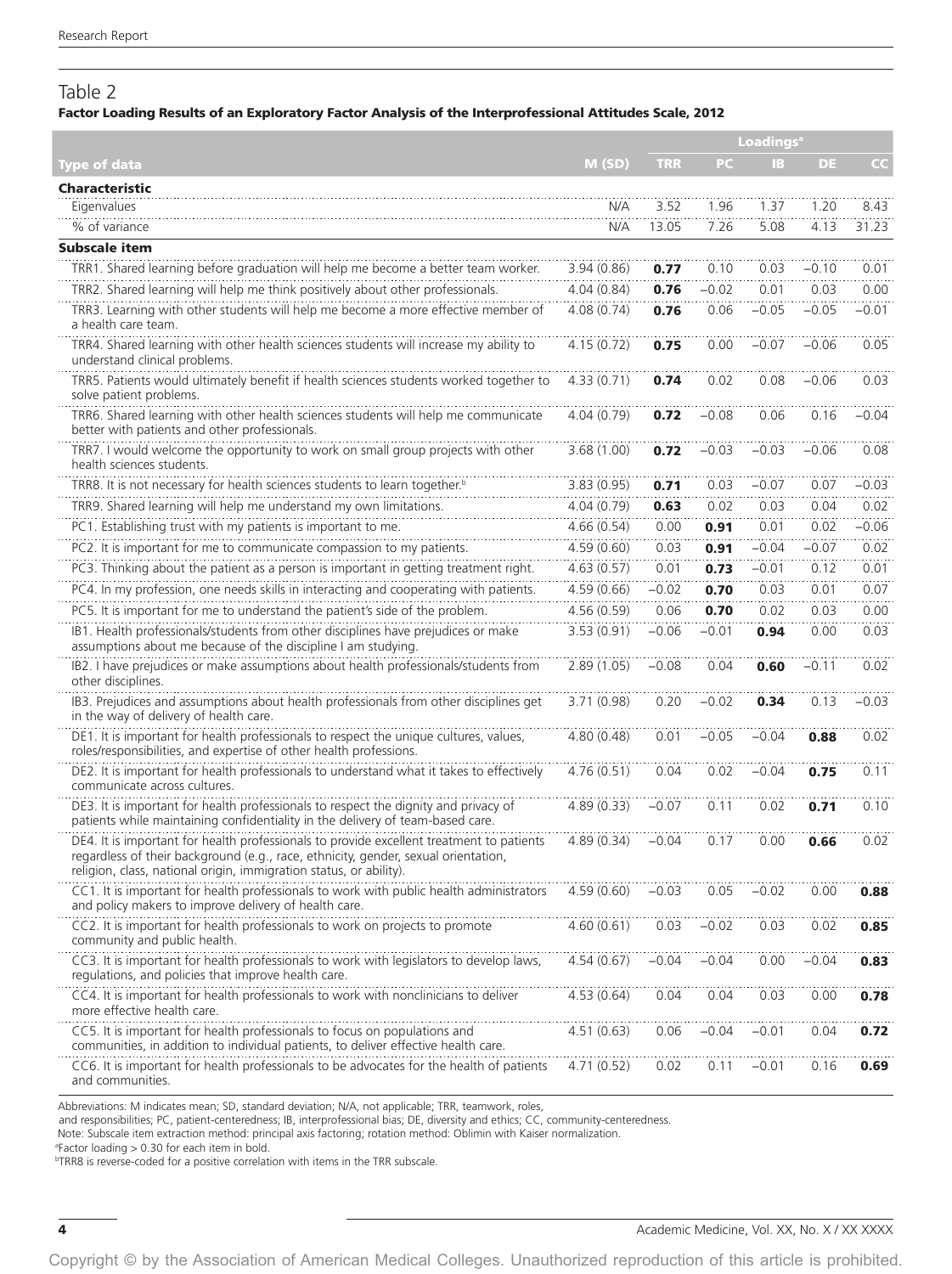# Table 3

#### Interfactor Correlations and Cronbach **α** Coefficients of an Exploratory Factor Analysis of the Interprofessional Attitudes Scale, 2012 (n = 342)

|                                          |   |            |                   | <b>Interfactor correlations:</b><br>Pearson r (Cronbach $\alpha$ ) <sup>a</sup> |        |                   |        |
|------------------------------------------|---|------------|-------------------|---------------------------------------------------------------------------------|--------|-------------------|--------|
| <b>Subscale</b>                          | k | M(SD)      | <b>TRR</b>        | PC.                                                                             | TB.    | DE.               | CC.    |
| Teamwork, roles, and<br>responsibilities | 9 | 4.02(0.63) | (0.91)            |                                                                                 |        |                   |        |
| Patient-centeredness                     | 5 | 4.60(0.50) | 0.28 <sup>b</sup> | (0.90)                                                                          |        |                   |        |
| Interprofessional bias                   | 3 | 3.38(0.74) | 0.11c             | 0.08                                                                            | (0.62) |                   |        |
| Diversity and ethics                     | 4 | 4.83(0.36) | 0.25 <sup>b</sup> | 0.47 <sup>b</sup>                                                               | 0.03   | (0.87)            |        |
| Community-centeredness                   | 6 | 4.58(0.52) | 0.32 <sup>b</sup> | 0.43 <sup>b</sup>                                                               | 0.04   | 0.56 <sup>b</sup> | (0.92) |

Abbreviations: TRR indicates teamwork, roles, and responsibilities; PC, patient-centeredness; IB, interprofessional bias; DE, diversity and ethics; CC, community-centeredness; M, mean; SD, standard deviation. <sup>a</sup>Cronbach  $\alpha$  values are those in parentheses on the diagonal.

b *P* < .01.

c *P* < .05.



Figure 1 Confirmatory factor analysis model of the Interprofessional Attitudes Scale (IPAS), 2012. The values presented above the arrows from IPAS to its subscales are path coefficients; they represent the relationship between IPAS and its subscales. Two sets of items, TRR3 and TRR5, and DE1 and DE2, were significantly correlated; these correlations are represented as curved arrows. The path coefficient for the interprofessional biases subscale (0.03; *P* = .61) (see the dotted arrow) is low, indicating that this subscale did not load significantly on IPAS. See the text for more information.

four IPEC Report core competency domains. However, each of the four IPEC competency domains is represented by items in one or more of the IPAS subscales.

Cronbach alpha coefficients assessing internal consistency reliability for these five factors ranged between 0.62 and 0.92 (see Table 3). The Cronbach alpha of 0.62 for the interprofessional biases subscale was low but not surprising given the small number of items  $(k = 3)$  included.<sup>8</sup> We confirmed our assumption that potential factors would be correlated; the intersubscale correlations ranged from very low (0.03 between interprofessional biases, and diversity and ethics) to medium (0.56 between diversity and ethics, and community-centeredness).

#### **Confirmatory factor analysis**

The CFA indicated that all of the items loaded significantly (*P* < .05) on their respective factors specified in the EFA model with standardized regression coefficients ranging from 0.28 to 0.95 (see Figure 1). The modification indices indicated that only two minor additions to the resulting model were theoretically meaningful—that is, the correlation between error terms for two items on the teamwork, roles, and responsibilities subscale (TRR3 and TRR5) and two items on the diversity and ethics subscale (DE1 and DE2; see Figure 1).

The content of the five CFA subscales was consistent with the EFA model. The Cronbach alpha coefficients were between 0.61 and 0.92 (data not shown). The range of Pearson correlations for these subscales was between −0.04 and 0.56 (data not shown), similar to the result of the EFA model (between 0.03 and 0.56). Independent-samples *t* test results indicate that there is no statistically significant difference between the EFA and CFA models with regard to the mean value of responses on any subscale (see Table 4).

#### **Goodness-of-fit statistics**

Table 5 reports the second-order goodness-of-fit statistics for the IPAS. The normed  $\chi^2$  statistic (2.29) indicated a satisfactory fit of the model (desired range of values: 2–5). All of the incremental fit indices and GFI (0.86–0.93) were very close to or above the target level (0.90). The RMSEA coefficient (0.062; 90% confidence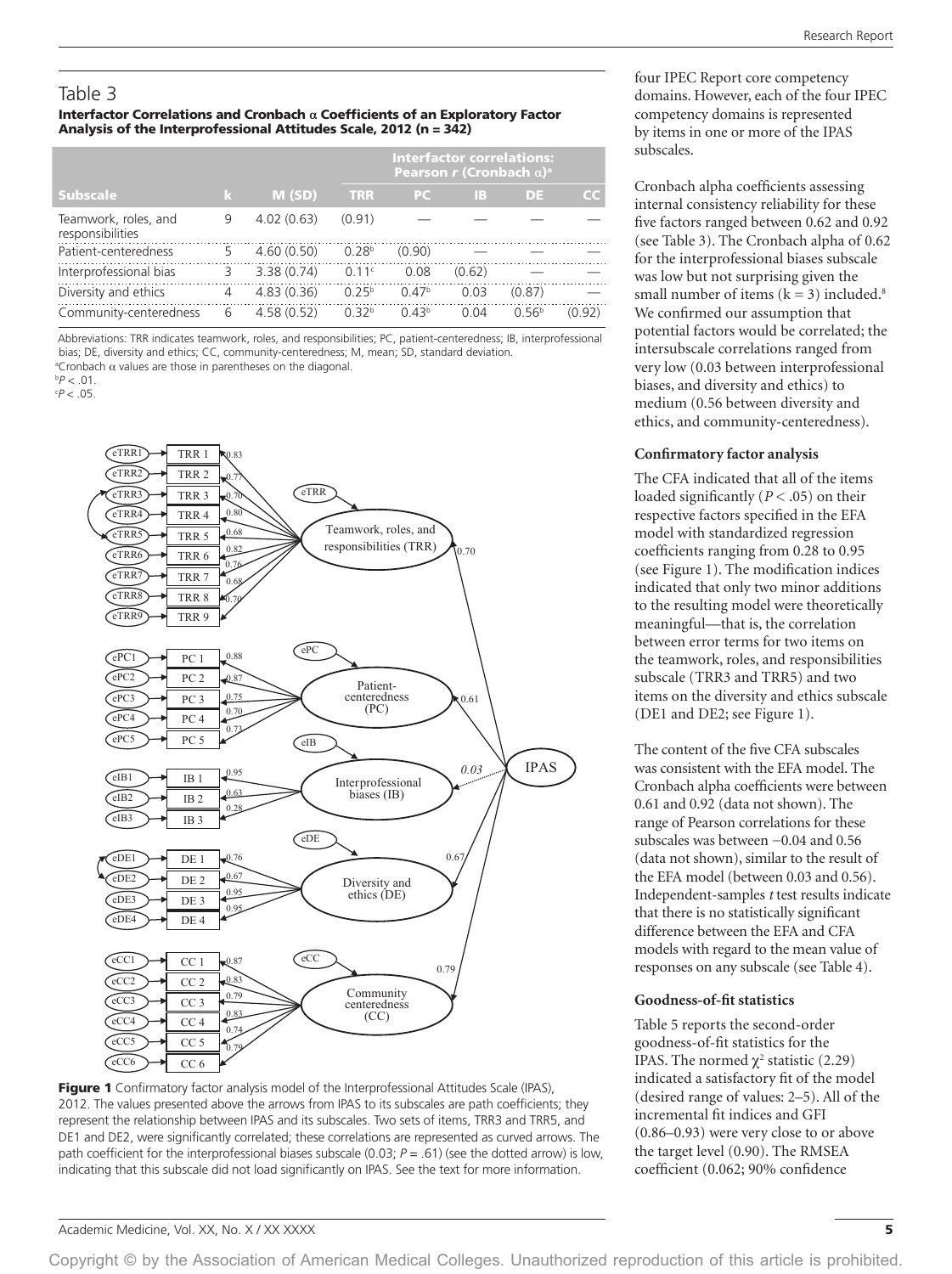# Table 4 Comparison of Interprofessional Attitudes Subscales by Factor Analysis Type, 2012

|                                          | EFA,       | CFA,       | <b>Independent-samples</b><br>t tests |     |     |
|------------------------------------------|------------|------------|---------------------------------------|-----|-----|
| <b>Subscale</b>                          | M(SD)      | M(SD)      |                                       | df  | P   |
| Teamwork, roles, and<br>responsibilities | 4.02(0.63) | 4.03(0.62) | $-0.23$                               | 676 | .82 |
| Patient-centeredness                     | 4.60(0.50) | 4.62(0.46) | $-0.50$                               | 676 | .62 |
| Interprofessional biases                 | 3.38(0.74) | 3.34(0.71) | 0.68                                  | 676 | .50 |
| Diversity and ethics                     | 4.83(0.36) | 4.85(0.36) | $-0.46$                               | 676 | .65 |
| Community-centeredness                   | 4.58(0.52) | 4.59(0.51) | $-0.30$                               | 676 | 77  |

Abbreviations: EFA indicates exploratory factor analysis; CFA, confirmatory factor analysis; M, mean; SD, standard deviation.

interval: 0.056–0.068) was within acceptable limits.

### Discussion

Until recently, a paucity of conceptual frameworks and tools existed for assessing IPE outcomes.7,14 The 2011 IPEC Report provided such a framework in the form of interprofessional core competency domains, which we used to

# Table 5

#### Goodness-of-Fit Statistics for the Confirmatory Factor Analysis of the Interprofessional Attitudes Scale, 2012  $(n = 336)$

| Solution                                                                         | <b>Result</b>       |
|----------------------------------------------------------------------------------|---------------------|
| <b>Absolute fit indices</b>                                                      |                     |
| $\chi^2$ goodness of fit<br>.<br>                                                | 724.66 <sup>a</sup> |
| df                                                                               | 317                 |
| Normed $\chi^2$ ( $\chi^2$ /df)                                                  | 2.29<br>.           |
| Root mean square error of                                                        | 0.062               |
| approximation (RMSEA)<br>(90% confidence interval)                               | $(0.056 - 0.068)$   |
| Goodness-of-fit index (GFI)                                                      | 0.86                |
| <b>Incremental fit indices</b>                                                   |                     |
| Normed t index                                                                   | 0.88                |
| Comparative t index                                                              | 0.93                |
| <b>Predictive fit index:</b><br><b>Expected cross-validation</b><br>index (ECVI) |                     |
| Hypothesized                                                                     | 2.53                |
| Saturated                                                                        | 2.26                |
| Independence                                                                     | 18.54               |
| <b>Akaike information</b><br>criterion (AIC)                                     |                     |
| Hypothesized                                                                     | 846.66              |
| Saturated                                                                        | 756.00              |
| Independence                                                                     | 6,210.88            |
| $^{a}P < .001$ .                                                                 |                     |

develop a tool to assess interprofessional attitudes. Our tool, IPAS, expands upon RIPLS, one of the most widely used IPE assessment instruments even though the reliability of its items and subscales has been challenged.15,16 Our analysis using independent EFA and CFA modeling indicated that IPAS has good construct validity.

Previous work validating the original 19 item RIPLS using factor analysis methods resulted in three subscales—teamwork and collaboration; professional identity; and roles and responsibilities.<sup>6</sup> We retained 9 items from RIPLS, including 4 items from teamwork and collaboration and 5 items from professional identity. All loaded into the teamwork, roles, and responsibilities subscale in IPAS. Analysis of the 23-item extended RIPLS identified three subscales—teamwork and collaboration; sense of professional identity; and patient-centeredness.<sup>7</sup> We retained 14 items from the extended RIPLS in IPAS. Five items were from the extended RIPLS patient-centeredness subscale and loaded into the IPAS patientcenteredness subscale. Eight items were from the extended RIPLS teamwork and collaboration subscale and loaded into the IPAS teamwork, roles, and responsibilities subscale. We retained only 1 item from the extended RIPLS sense of professional identity subscale; it loaded into the teamwork, roles, and responsibilities subscale. The three subscales unique to IPAS are diversity and ethics, communitycenteredness, and interprofessional biases. None of the RIPLS or extended RIPLS items loaded into these new subscales. Thus, IPAS covers a wider range of interprofessional attitudes than RIPLS using a 27-item scale, which most users can complete in less than 10 minutes.

IPAS is novel because it links the assessment of IPE to the IPEC Report core competencies.7 Further, because most development and testing of IPE instruments to date has occurred outside the United States, IPAS is useful as a scale developed and validated at a large U.S. academic health center with a range of health professional programs. To make it widely available, we will submit IPAS to the online National Center for Interprofessional Practice and Education (nexusipe.org). The use of IPAS could allow educators to establish baseline attitudes toward IPE, compare attitudes among different groups, tailor IPE experiences to specific groups, and develop optimal IPE programs. In addition, IPAS could be used longitudinally for pre- and postintervention assessment. Validation for this purpose is needed, however, so our future plans include data collection at both the University of Utah and the University of New Mexico.

### **Strengths and limitations**

Though our survey had a response rate of 45% (a response rate comparable to previous RIPLS analyses<sup>16</sup>), the sample size (678 usable responses) was sufficiently large to allow independent EFA and CFA. Moreover, the demographics of the respondents were representative of the entire student population invited to participate. A potential limitation, however, is that our analysis is based on data from a single educational institution. Although the participants from this institution represent diverse health professions, IPE and collaborative practice often involves an even greater number of professions. Future work will focus on evaluating IPAS at other institutions and in a broader range of health professions, including with students from the mental health professions, social work, speech pathology/disorders, occupational therapy, health promotion, and genetic counseling. Although we did not investigate differences among the professional groups we surveyed, future research should focus on attaining sufficient numbers of each profession in the sample so that item and subscale group comparisons can be made. Additionally, IPAS should be evaluated in postgraduate settings (e.g., residents and fellows), among practicing health professionals, and among faculty. Finally, although the survey was administered to a student body that had been exposed to very few formal IPE experiences,